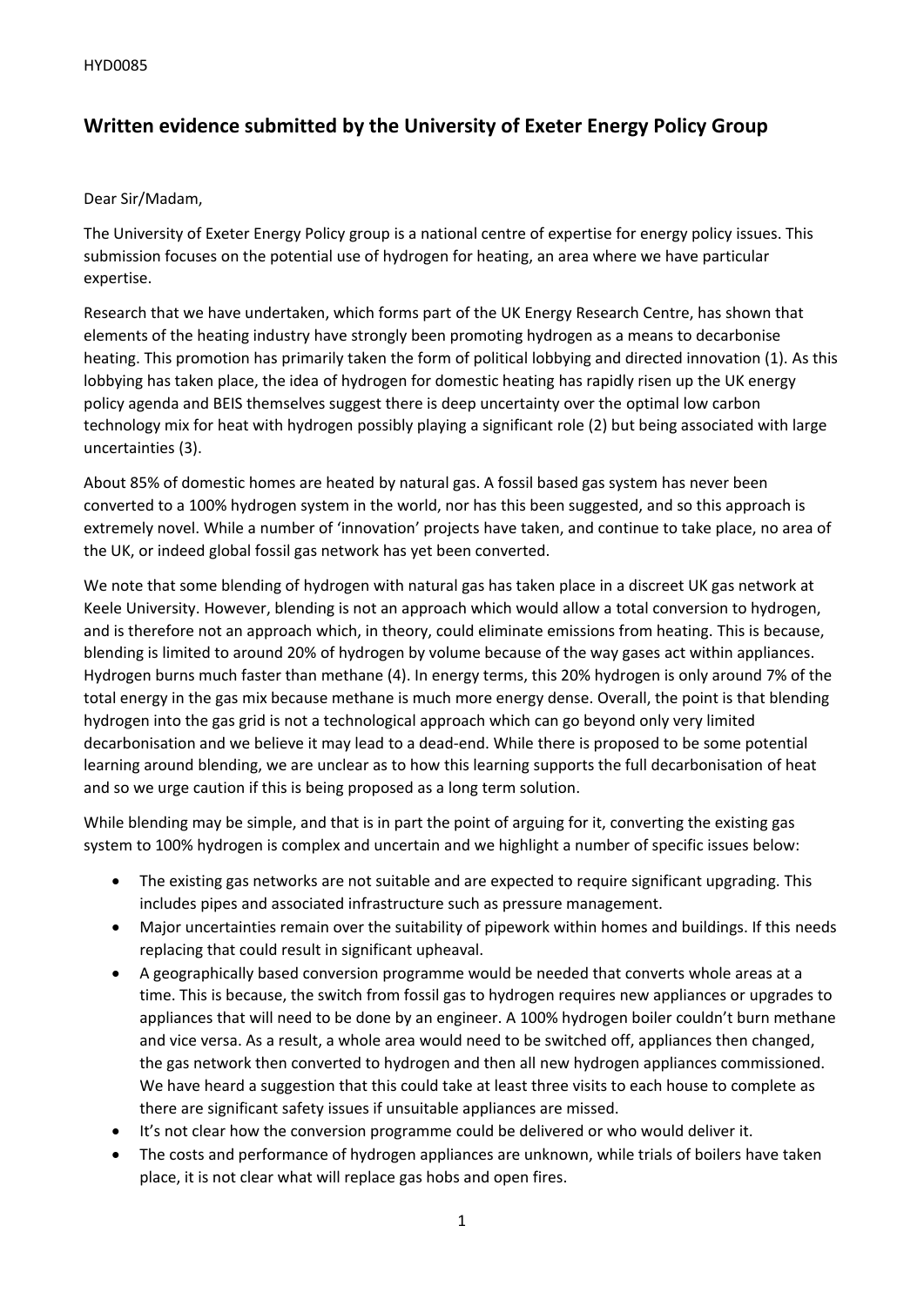There is major uncertainty over how the hydrogen will be produced. The option suggested to be cheapest, produces hydrogen from methane using carbon capture and storage (CCS) (5). If this is used, this will increase methane imports and require CCS facilities at scale. While hydrogen can be produced from low carbon electricity, energy system modelling suggests this would be a very expensive option compared to other approaches (electrifying heating) because of the significant energy losses in the hydrogen production process

We believe the outlook for hydrogen as a heating fuel is deeply uncertain despite the political attention it is being given and its promotion by elements of the heating industry.

Historically, the view has been that the least cost way to decarbonise heating is via energy efficiency, heat pumps and heat networks and this has been outlined as a key option in a number of government documents and also shown as important in much academic analysis (including very recently here: (6)). Recent analysis has shown that installing heat pumps now can significantly reduce emissions compared to gas and as the electricity decarbonises further, heat pumps will become even lower carbon (7).

The timescales for heat decarbonisation are relatively short and every gas and oil boiler needs to be replaced with something by 2050. Yet heat transitions have historically taken decades (8) and therefore this transition needs to start immediately. We are concerned that the idea of the use of hydrogen for heating could be a negative distraction away from the technologies that are known to be able to reduce emissions from heating, that is energy efficiency, heat networks and heat pumps. If hydrogen is a distraction, it risks putting the UK climate change targets at even more risk of not being met. Moreover, hydrogen does not appear to be the economic option requiring increased gas imports. Nor does it appear to fit with a post-COVID, post Brexit Green New Deal where immediate low carbon energy deployment including energy efficiency and heat pumps can support employment and rapid GHG reduction.

Recent research which considered the perceptions of policy makers working on heat highlighted that ideas of 'disruption' and 'uncertainty' dominated perceptions of heat decarbonisation technology (9). We understand elements of that perception but would argue that the traditional means of decarbonising heat is actually straightforward and well known. In that paper we also proposed 3 steps which could support policy makers.

- 1. **Reduce uncertainty**: this can be achieved through further research and analysis of heat technology options. Whilst we believe that hydrogen may be an expensive dead-end, the uncertainty means that a full scale trial which produces low carbon hydrogen and demonstrates its use in existing gas networks and homes is needed in order to tease out all the issues which may occur.
- 2. **Focus on low regrets options**: there is a major requirement for a buildings energy efficiency programme whatever happens. It is also apparent that in areas off the gas grid, the electrification of heating will be necessary as hydrogen can't play a role there. District heating or heat networks also appear cost effective across scenarios in dense urban areas.
- 3. **Accept uncertainty**: it is likely that the optimum heating mix will never be known and even if hydrogen could deliver for heating, it is not known when it could be able to. Therefore, as well as making progress in low regret areas, policy makers may need to plan as if hydrogen will not be able to deliver. This is because if it does fail to deliver, an no other progress is made, non-hydrogen technologies will need to be delivered at extremely rapid rates.

Finally, we would like to outline that we do not think the UK's heat transition will be easy and by some metrics we are already well behind schedule. Our key concern associated with hydrogen for heating, is how